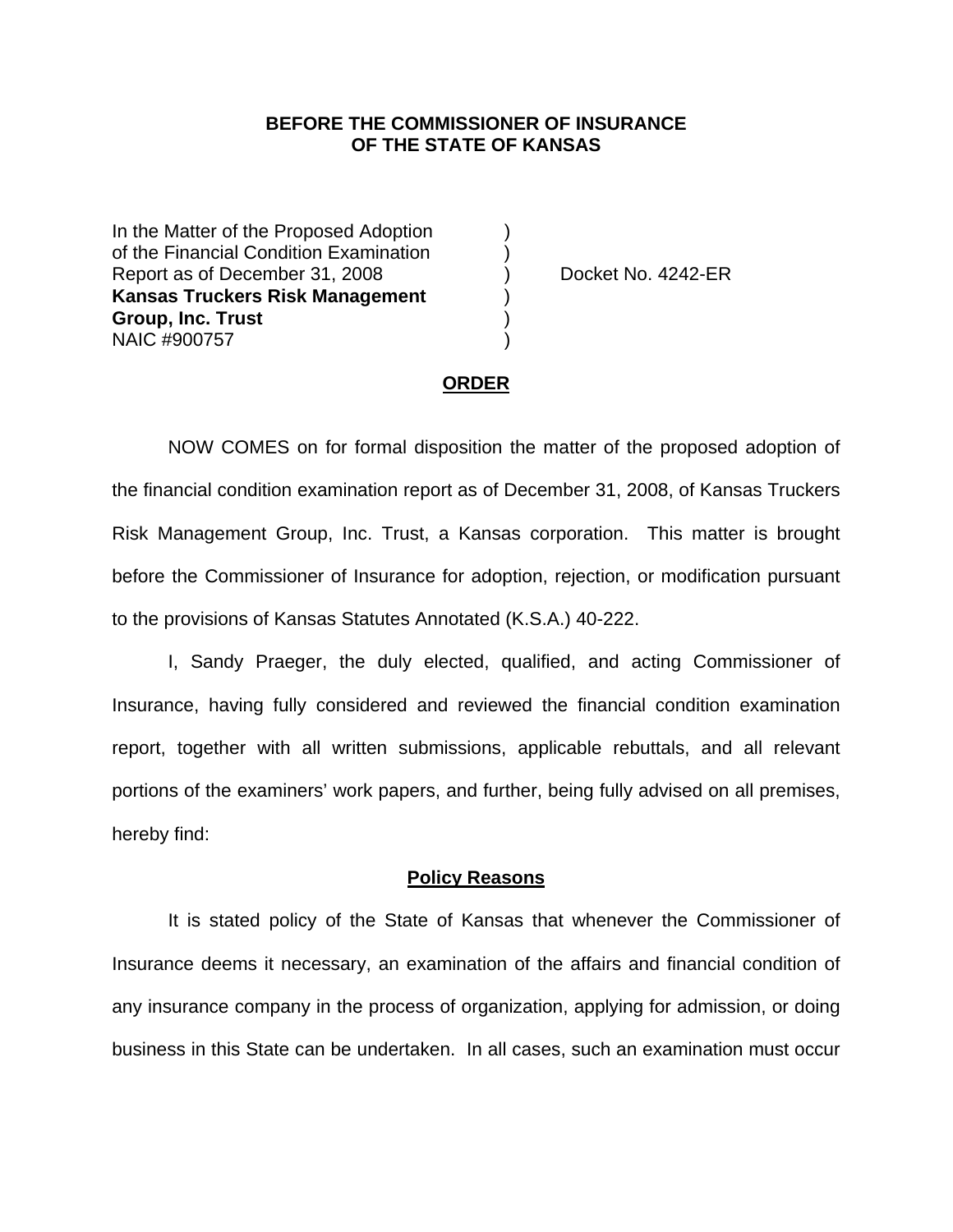once every five (5) years. Through the examination process, the insurance consuming public will be well served and protected.

### **Findings of Fact**

 1. The Commissioner of Insurance has jurisdiction over this matter pursuant to K.S.A. 40-222.

 2. An examination of Kansas Truckers Risk Management Group, Inc. Trust was undertaken by the Kansas Insurance Department and was completed on June 22, 2010.

 3. The examiner-in-charge tendered and filed with the Kansas Insurance Department a verified written report of the examination within thirty (30) days following completion of the examination, to wit; August 20, 2010.

 4. Following receipt of the verified report, the Kansas Insurance Department transmitted the report to Kansas Truckers Risk Management Group, Inc. Trust on August 20, 2010, with a duly executed notice advising the company of its opportunity to prepare and submit to the Kansas Insurance Department a written submission or rebuttal with respect to any and all matters contained in the report. Kansas Truckers Risk Management Group, Inc. Trust was further advised that any written submission or rebuttal needed to be filed with the Kansas Insurance Department no later than thirty (30) days after receipt of the verified report.

 5. Kansas Truckers Risk Management Group, Inc. Trust did not file either a written submission or rebuttal within the 30 day period granted for such response.

 6. Within thirty (30) days of the end of the time period allowed for written submission or rebuttal, the Commissioner of Insurance fully reviewed the report,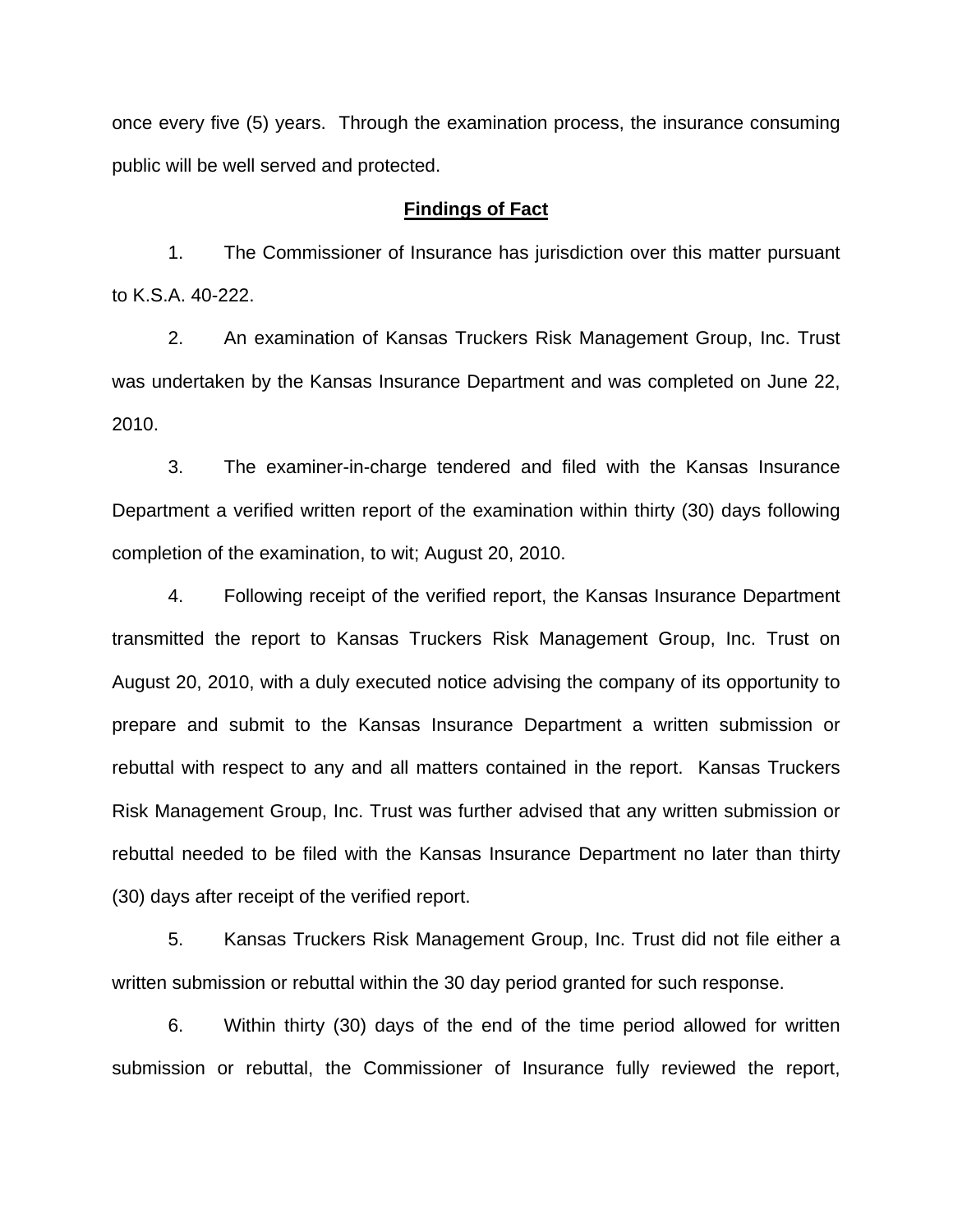together with all written submissions and rebuttals provided by Kansas Truckers Risk

Management Group, Inc. Trust. The Commissioner of Insurance further reviewed all

relevant workpapers.

 7. No other written submissions or rebuttals were submitted by Kansas Truckers Risk Management Group, Inc. Trust.

# **Conclusion of Law**

9. K.S.A. 40-222(k)(2) provides:

"Within 30 days of the end of the period allowed for the receipt of written submissions or rebuttals, the commissioner shall fully consider and review the report, together with any written submissions or rebuttals and any relevant portions of the examiners workpapers and enter an order:

- (A) Adopting the examination report as filed or with modification or corrections. If the examination report reveals that the company is operating in violation of any law, regulation or prior order of the commissioner, the commissioner may order the company to take any action the commissioner considers necessary and appropriate to cure such violations; or
- (B) rejecting the examination report with directions to the examiners to reopen the examination for purposes of obtaining additional data, documentation or information, and refiling pursuant to subsection (k); or
- (C) call and conduct a fact-finding hearing in accordance with K.S.A. 40- 281 and amendments thereto for purposes of obtaining additional documentation, data, information and testimony."
- 9. Based upon the Finding of Fact enumerated in paragraphs #1 through #7

above, the financial condition examination report as of December 31, 2008, of Kansas

Truckers Risk Management Group, Inc. Trust should be adopted.

# **IT IS THEREFORE, BY THE COMMISSIONER OF INSURANCE, ORDERED THAT:**

1. The financial condition examination report as of December 31, 2008, of

Kansas Truckers Risk Management Group, Inc. Trust, hereby is adopted.